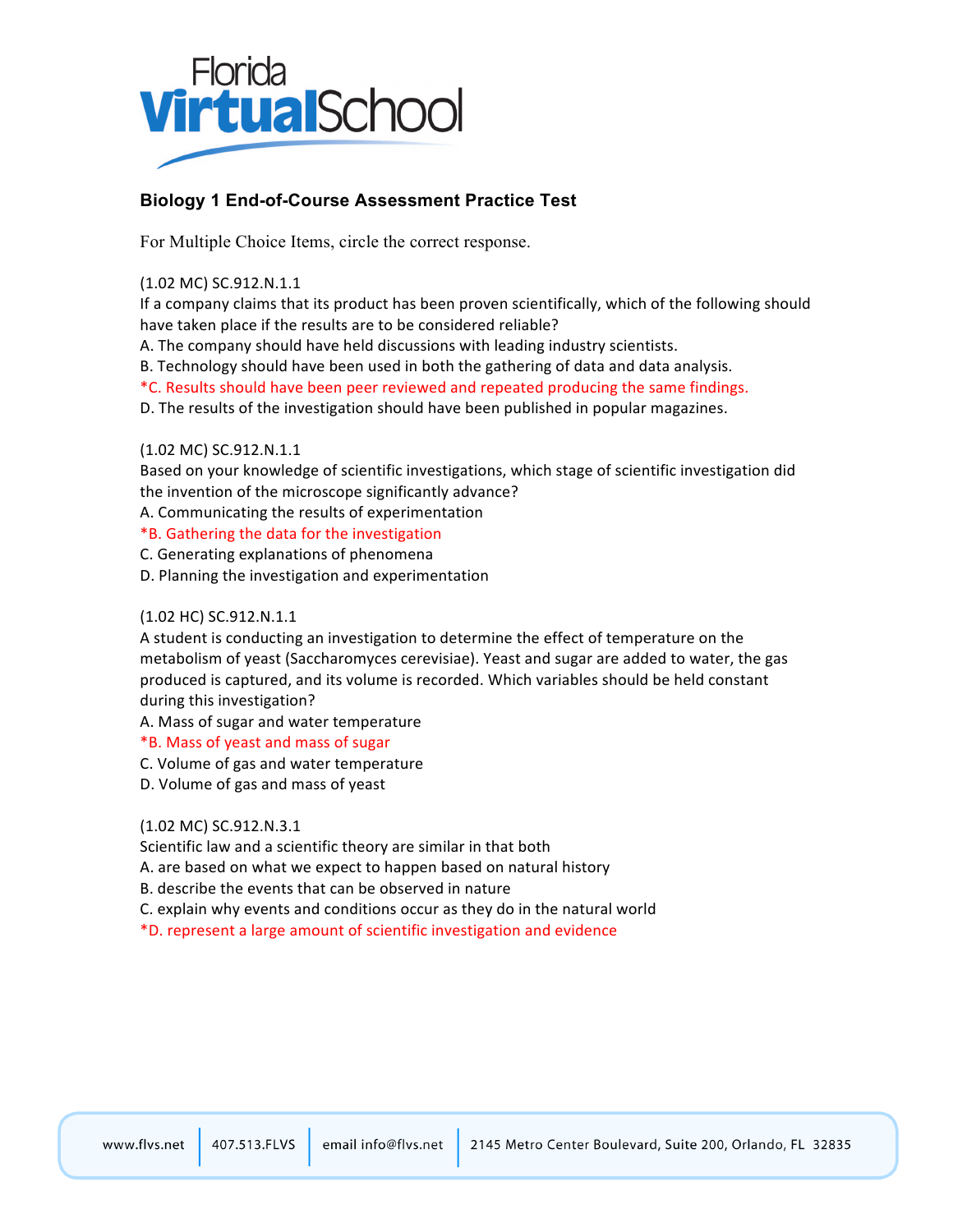

# (1.02!MC) SC.912.N.3.1

To help patients replenish bodily fluids quickly during an illness, doctors need to understand how cells behave in their environment. Doctors have confidence in what they know about how cells behave because

### \*A. cell theory has been tested, refined, and observed to be true over hundreds of years

B. large medical institutions have conducted their own experiments justifying cell theory

- C. the basics of cell theory have not changed much since the original experiments
- D. what we know about cell theory has been published in reputable journals

# (1.04 MC) SC.912.L.18.12

Which of the following best describes a result of the polar nature of water molecules? \*A. Ionic compounds dissolve easily in water.

B. The volume of water decreases by nearly half when it is frozen.

- C. Water molecules repel each other.
- D. Water molecules repel most other substances.

#### (1.04 HC) SC.912.L.18.12

Water has a much higher specific heat than most other covalent compounds. What do you predict might happen if water had a low specific heat instead?

A. Flooding would occur and animals would be forced to migrate.

B. Harmful organisms living in water would reproduce at a rapid rate.

\*C.!Organisms!that!are!sensitive!to!changes!in!temperature!would!die.

D. Plants would not have enough water to effectively carry out photosynthesis.

#### (1.05 MC) SC.912.L.15.8

In which of the following circumstances would it be most likely for large organic molecules to form during a laboratory experiment?

A. If amino acids and nucleic acids both formed

B. If oxygen were slowly added as the experiment progressed

\*C.!If!RNA!segments!that!could!act!as!catalysts!formed

D. If the mixture were repeatedly heated and cooled

#### (1.05 MC) SC.912.L.15.8

Assume a group of scientists has managed to set up an experiment simulating the conditions of early Earth that resulted in a cell with DNA using RNA to produce proteins from amino acids as modern cells do. What conclusion could they draw from this experiment?

\*A. It is possible for a cell similar to a modern cell to form under the conditions of the experiment.

B. Modern cells developed from inorganic compounds in the conditions that existed on early Earth.

C. The conditions of their experiment exactly replicated the conditions found on early Earth.

D. The way modern cells function is the only way a cell could be constructed and survive.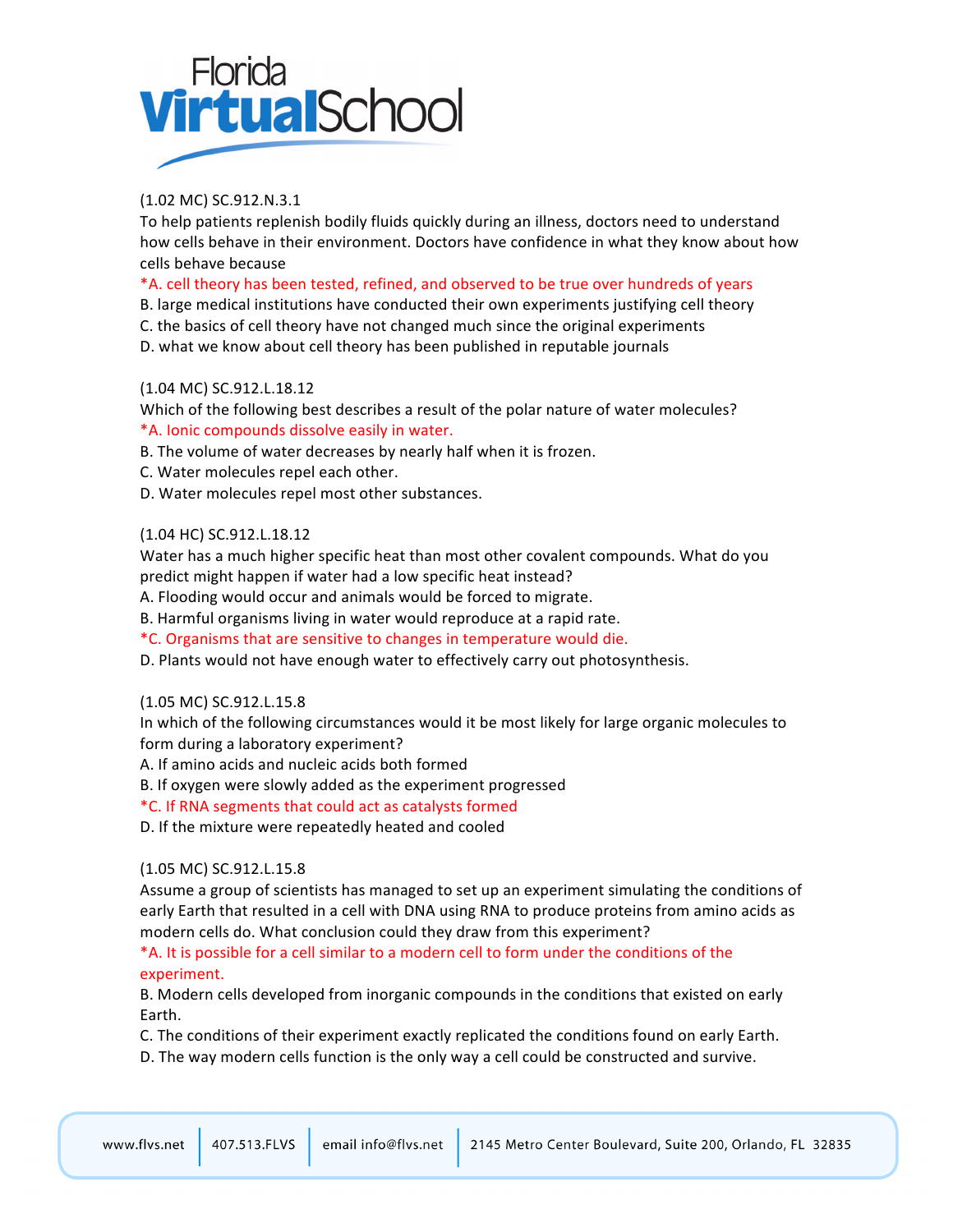# Florida<br>**Virtual**Schoc

# (1.05 MC) SC.912.L.8.12

A variety of organic molecules have been found in meteorites that have landed on Earth, including individual amino acids and lipid molecules. To date, however, no microspheres have been found on these meteorites. Why is it unlikely that microspheres will ever be found on a meteorite even though lipids can form in them?

A. Amino acids cannot form the enzymes needed to construct microspheres in a meteorite. B. Any microspheres that formed would be destroyed by the radiation in space.

\*C. Groups of lipids will only form into microspheres when they are in liquid water.

D. Individual lipids can only begin to form microspheres when oxygen is present.

#### (2.01!MC) SC.912.L.18.1

Which of the following best compares the structures of lipids and carbohydrates? A. Both are made up of monosaccharide monomers, but lipids are hydrophobic and carbohydrates are hydrophilic.

\*B. Both consist of carbon, hydrogen, and oxygen, but carbohydrates have repeating structural units and lipids do not.

C. Both contain carbon and hydrogen, but carbohydrates also contain oxygen and lipids contain nitrogen.

D. Both have a carbon backbone, but lipids also have an amino group and carbohydrates have a carboxylic acid group.

# (2.01!MC) SC.912.L.18.1

Which of the following best describes the difference between the functions of nucleic acids and enzymes?

A. Nucleic acids are used as the building blocks of proteins, while enzymes are used as the building blocks of phospholipids.

#### \*B. Nucleic acids contain the genetic code for protein synthesis, while enzymes catalyze chemical reactions.

C. Nucleic acids inhibit biochemical reactions, while enzymes provide structural support in cells.

D. Nucleic acids transmit signals that begin biochemical processes, while enzymes convert carbohydrates into lipids and proteins.

#### (2.01 HC) SC. 912.L.18.1

Some proteins catalyze biochemical reactions. If a genetic defect prevented a protein catalyst from being produced, which of the following do you predict would happen in the cell? A. The cell would find a different type of protein to catalyze the reaction.

\*B. The reaction the protein catalyzes would proceed very slowly or not at all.

C. The reaction the protein catalyzes would only occur in some places in the cell.

D. The reverse reaction of the one the protein catalyzes would begin to proceed.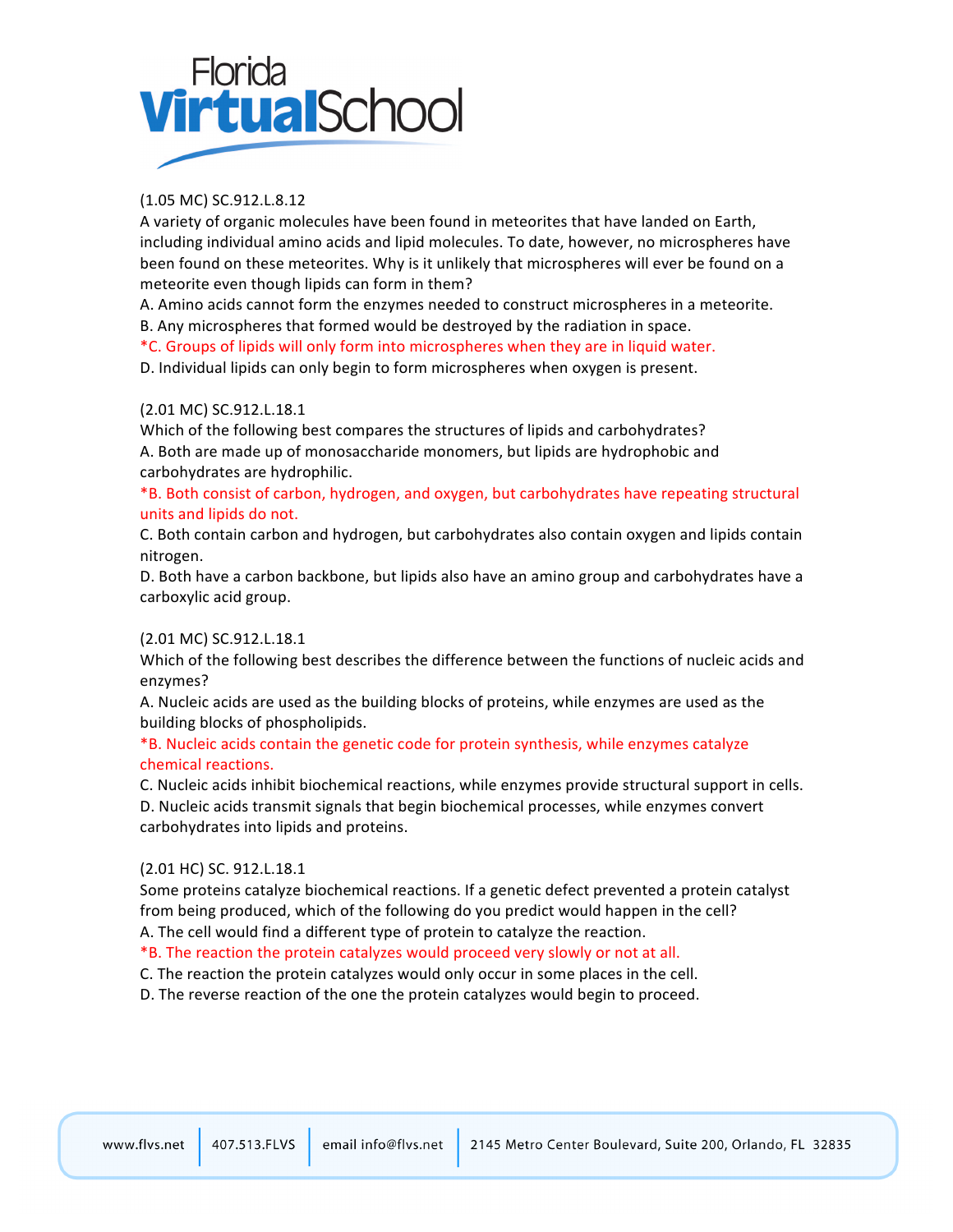

#### (2.02 MC) SC. 912.L.14.1

Which of the following best summarizes why the technological invention of microscopes was important to biology?

\*A. It allowed for development of the cell theory.

B. It created a means of funding for cell research.

C. It created public interest and support for research.

D. It gave scientific credibility to those working on cell theory.

#### (2.02 MC) SC. 912.L.14.1

Early elements of the cell theory followed soon after the development of Hooke's light microscope. What does this relationship suggest about the evolution of the cell theory since Hooke?

#### \*A. Improvements in technology are closely related to changes in the cell theory.

B. Isolated scientists contributed pieces of the cell theory to form the whole.

- C. Progress on the cell theory was delayed by a lack of technological progress.
- D. Scientists needed to focus less on cells and more on microscope development.

#### (2.02 MC) SC. 912.L.14.3

Which of the following characteristics defines a cell as a eukaryote?

A. Being able to move

B. Being able to reproduce

\*C.!Having!a!nucleus

D. Having ribosomes

#### (2.02 MC) SC. 912. L.14.3

Which statement best compares a eukaryote and a prokaryote?

A. Eukaryotes have a cell wall, while prokaryotes have a cell membrane.

\*B. Eukaryotes have membrane-bound organelles, while prokaryotes have few specialized structures.

C. Eukaryotes use active transport to move substances across the cell membrane, while prokaryotes use facilitated diffusion.

D. Eukaryotes use flagella to move themselves through substances, while prokaryotes are not able to move.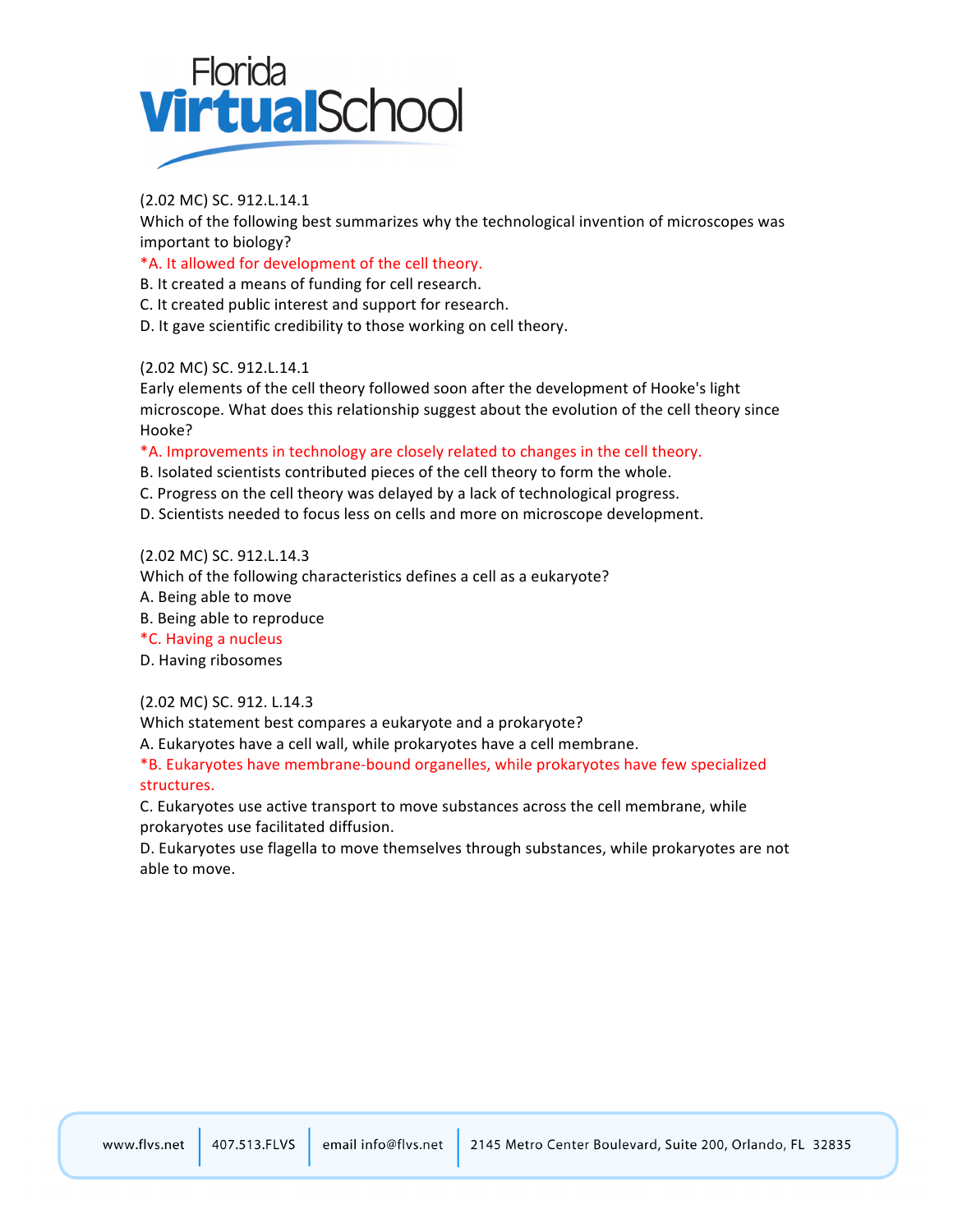

# (2.03 MC) SC. 912.L.14.3

Which of the following best compares the structures found in plant cells and animal cells? A. Animal cells contain cell walls and a large central vacuole while plant cells contain cell membranes and many small vacuoles.

#### \*B. Animal cells do not contain chloroplasts, cell walls, or a large central vacuole while plant cells do.

C. Plant cells contain rough endoplasmic reticulum and a Golgi apparatus while animal cells contain smooth endoplasmic reticulum surrounded by lysosomes.

D. Plant cells have rigid cell walls and do not contain mitochondria or ribosomes while animal cells do.

#### (2.03 MC) SC. 912.L.14.3

Which of the following best compares the membranes found in different types of cells? A. Animal cells have cell membranes and cell walls, but plant cells do not have cell membranes. B. Animal cells have membrane-bound organelles, while plant cells carry out the functions necessary for life in the cytoplasm.

C. Prokaryotes have only cell membranes, while eukaryotes have both cell walls and cell membranes.

\*D.!Prokaryotes!and!eukaryotes!both!have!cell!membranes,!but!eukaryotes!also!have! membrane-bound organelles.

#### (2.05 MC) SC. 912.L.18.8

Which of the following best compares the processes involved in aerobic and anaerobic respiration?

A. Glycolysis and the Krebs cycle take place in the mitochondria, while the electron transport chain takes place in the cytosol.

#### \*B. Glycolysis takes place in the cytosol, while the Krebs cycle and electron transport chain take place in the mitochondria.

C. The electron transport and glycolysis take place in the mitochondria, while the Krebs cycle takes place in the cytosol.

D. The Krebs cycle takes and electron transport chain take place in the cytosol, while glycolysis and takes place in the mitochondria.

#### (2.05 MC) SC. 912.L.18.8

Which of the following correctly compares the products of aerobic and anaerobic respiration? A. Aerobic respiration produces more than 30 ATP per glucose molecule and either ethyl alcohol or lactic acid, while anaerobic respiration produces only 2 ATP per glucose molecule.

\*B. Aerobic respiration produces more than 30 ATP per glucose molecule, while anaerobic respiration produces only 2 ATP per glucose molecule and either ethyl alcohol or lactic acid. C. Anaerobic respiration produces more than 30 ATP per glucose molecule, while aerobic

respiration produces only 2 ATP per glucose molecule and either ethyl alcohol or lactic acid. D. Anaerobic respiration produces more than 30 ATP per glucose molecule and either ethyl alcohol or lactic acid, while aerobic respiration produces only 2 ATP per glucose molecule.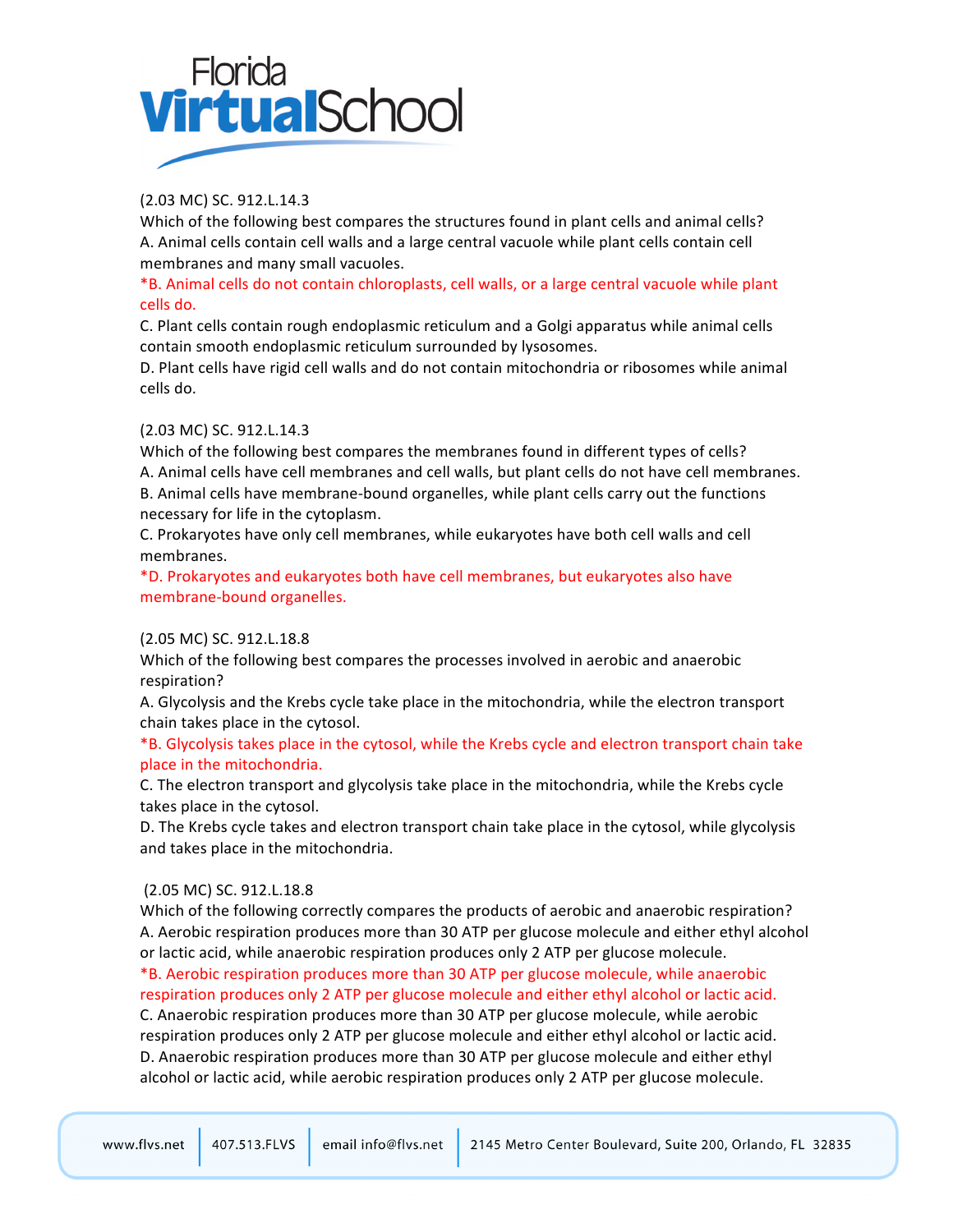# Florida<br>**Virtual**Schoc

# (2.05 HC) SC. 912.L.18.8

In the cytosol of a cell, lactic acid is being formed from pyruvate. Which of the following is the most likely conclusion one can make regarding the processes that are occurring? A. Carbon dioxide is also being produced as pyruvate moves through the electron transport chain.

\*B. Fermentation is taking place as a result of a lack of oxygen.

C. Glucose is being produced as a result of aerobic conditions.

D. The Krebs cycle is taking place and the products will enter the mitochondria.

# (3.02 MC) SC.912.L.16.17

Which of the following best compares the processes of mitosis and meiosis?

\*A. Mitosis involves one division cycle and results in diploid daughter cells, while meiosis consists of two division cycles and results in haploid gametes.

B. Mitosis involves one division cycle and results in haploid gametes, while meiosis consists of two division cycles and results in diploid daughter cells.

C. Mitosis involves two division cycles and results in diploid daughter cells, while meiosis consists of one division cycle and results in haploid gametes.

D. Mitosis involves two division cycles and results in haploid gametes, while meiosis consists of one division cycle and results in diploid daughter cells.

# (3.02 MC) SC.912.L.16.17

Which of the following best explains why meiosis results in greater genetic diversity than mitosis?

A. After meiosis, daughter cells are diploid and have twice as much genetic material, which can be divided in many more possible combinations.

B. After meiosis, haploid daughter cells are fertilized, which doubles their number of chromosomes and increases the number of possible genes.

\*C. During meiosis, chromosomes assort themselves independently of each other, which allows for more different possible combinations of chromosomes.

D. During meiosis, more daughter cells are produced, which increases the likelihood that fertilization will occur.

# (3.02 MC) SC.912.L.16.17

Which of the following best describes how the process of crossing over during meiosis leads to an increase in genetic diversity?

A. During prophase I, DNA replication takes place, and homologous chromosomes trade places with each other before lining up in preparation for metaphase.

#### \*B. During prophase I, DNA segments are exchanged between homologous chromosomes, resulting in different combinations of alleles.

C. During prophase II, fragments of DNA break off of chromosomes and attach to the ends of other chromosomes, resulting in different gene sequences.

D. During prophase II, sister chromatids separate from each other, and as they travel to opposite ends of the cell, DNA segments of nearby chromosomes are exchanged.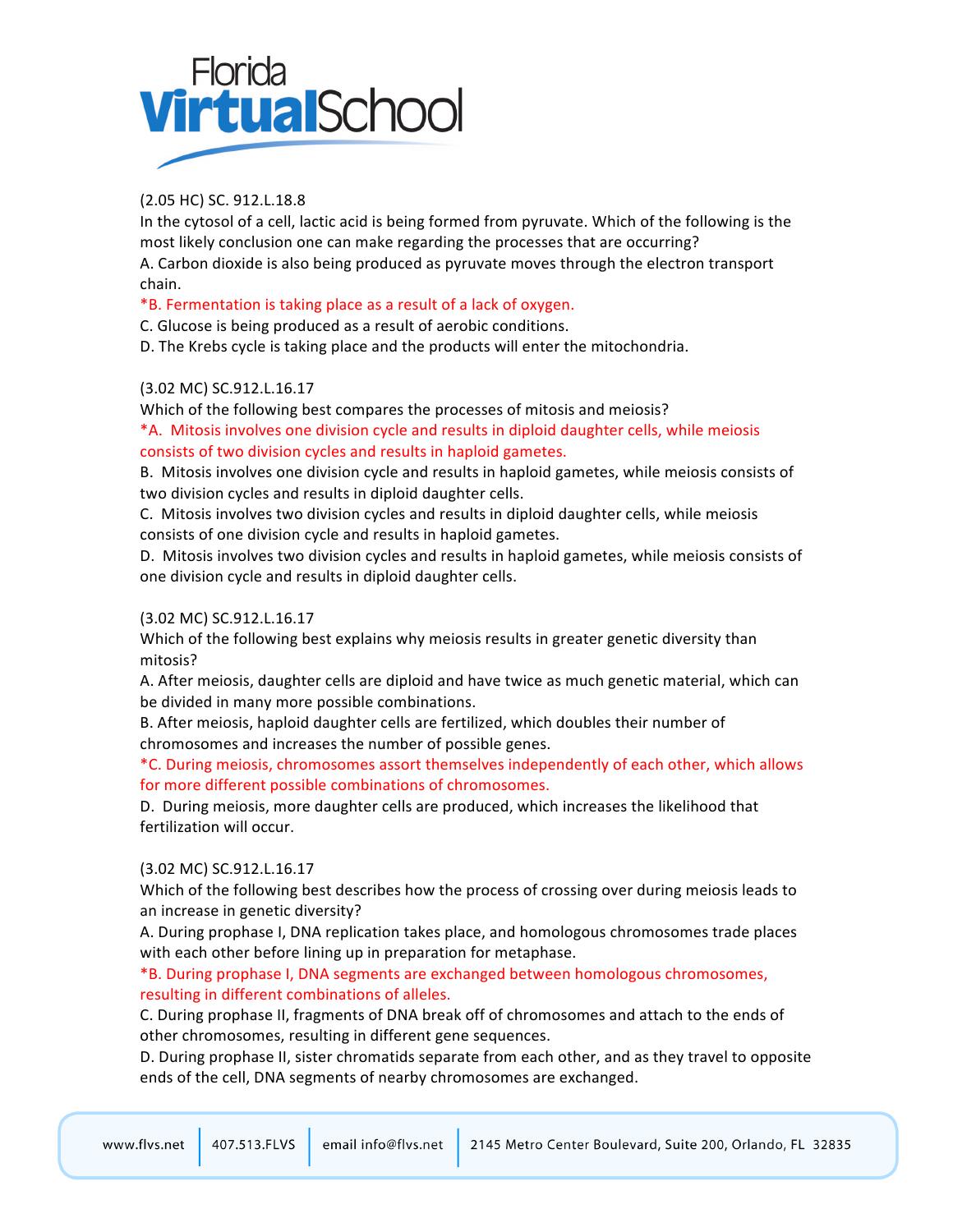# Florida<br>**Virtual** School

# (3.02!HC) SC.912.L.16.17

Some organisms are able to reproduce asexually through mitosis, while cells of organisms that reproduce sexually will undergo meiosis to produce gametes. Which process do you predict would be most beneficial to a species during a drastic change in environmental conditions? A. Meiosis; it results in more daughter cells, which increases the population of the species. \*B. Meiosis; it results in more genetic variation, which would help ensure the species will survive.

C. Mitosis; it results in more genetic mutations, which may be advantageous to the species. D. Mitosis; it results in more offspring in a short time, which increases the odds that some will survive.

# (3.03 MC) SC.912.L.16.1

The allele for brown eyes is dominant to the allele for blue eyes. Which of the following best explains how two brown-eyed parents could produce a blue-eyed child?

#### \*A. Each parent must be carrying the recessive allele for blue eyes.

B. Eye color is a sex-linked trait and male children could have only the allele for blue eyes.

C. Mutations after fertilization could alter gene sequences and change alleles.

D. One parent must have had only blue-eyed parents.

#### (3.03 MC) SC.912.L.16.1

When an organism has more than 10 fingers or toes, the condition is known as polydactylism. Although polydactylism is rare, it is a dominant trait. If two cats that are heterozygous for polydactylism mate and have a litter with a total of 12 kittens, how many of them would you expect to have more than 10 fingers or toes?

A.!0

B.!6

 $*C. 9$ 

D. 12

# (3.03 HC) SC.912.L.16.1

In pea plants, the allele for white flowers is recessive to the allele for purple flowers. In a generation of pea plants, 89 plants produced purple flowers and 31 plants produced white flowers. Which of the following is the best conclusion you can make about the parent plants of this generation?

# \*A. Both parent plants are heterozygous for flower color.

B. Both parent plants were homozygous with purple flowers.

C. One parent plant had white flowers and the other was heterozygous for flower color.

D. One parent plant was heterozygous for flower color and the other was homozygous with purple flowers.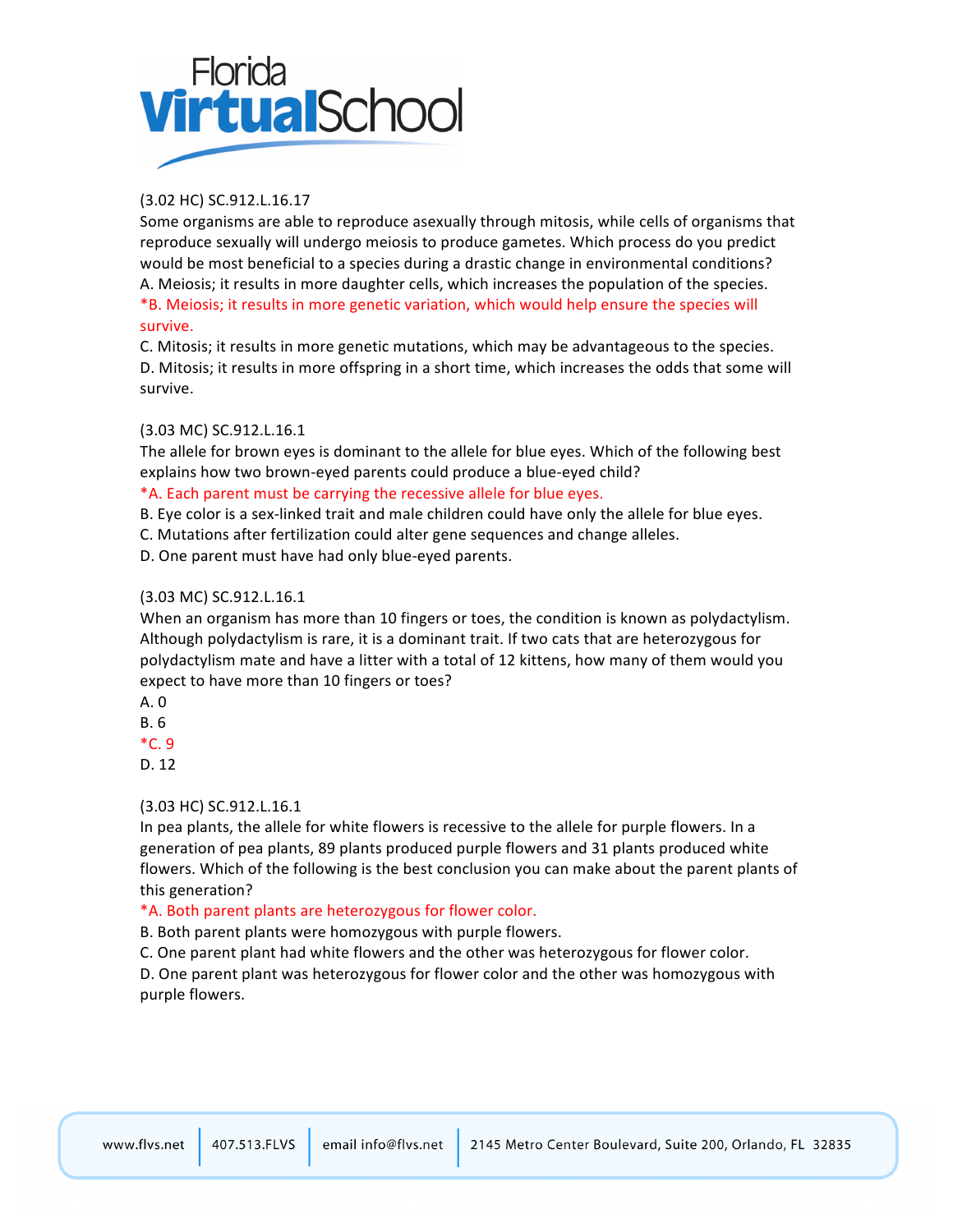

### (3.05 MC) SC.912.L.16.3

Once the DNA in a cell has finished replicating and has rested, what is the next step that will happen in most healthy cells in an adult?

\*A. The cell will begin to divide into daughter cells.

B. The cell will create proteins in its nucleus.

C. The cell will start manufacturing mRNA.

D. The cell will start the replication process again immediately.

#### (3.05 MC) SC.912.L.16.3

Why does adenine always pair with thymine and cytosine always pair with guanine when DNA is replicating?

A. Adenine and thymine are both square shaped while cytosine and guanine are more round. B. Both adenine and thymine attach to phosphate but cytosine and guanine attach to sugars.

C. Covalent bonds join adenine to thymine while cytosine and guanine join with hydrogen bonds.

\*D. Three hydrogen bonds form between adenine and thymine but cytosine and guanine only form two.

#### (3.05 HC) SC.912.L.16.3

A cell is replicating its DNA. Part of the DNA strand reads A-C-C-G-T-A-C. The new strand built off this section reads T-G-G-A-A-T-G. What effect might this have when the DNA replicates in the future?

A. Cells having the new DNA version will look or operate differently from cells with the original DNA.

B. Only the sections of DNA without mistakes will be used in the future so the DNA strand will shorten.

C. The DNA will be exactly like the original since only the original strand of DNA is used as a template.

\*D. When the new strand is used as a template the strand built from it will differ from the original DNA.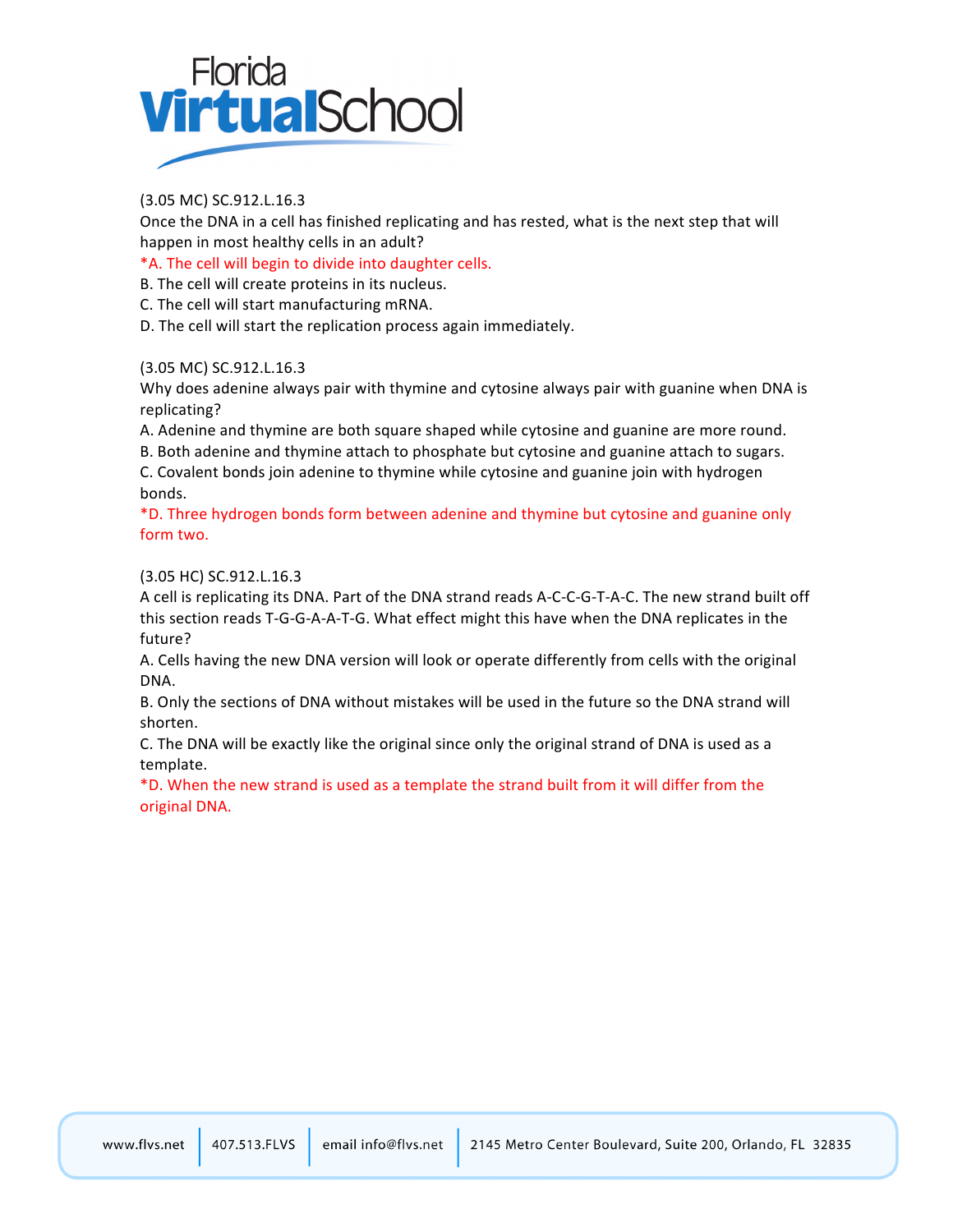

#### (4.01 LC) SC.912.L.17.9

Which of the following correctly classifies the organisms in the marine food web shown below?



A. Krill = producer; phytoplankton =primary consumer; zooplankton = decomposer

B. Phytoplankton = decomposer; zooplankton = producer; fish = primary consumer

\*C. Phytoplankton = producer; zooplankton = primary consumer; sea birds = secondary consumer

D. Zooplankton = producer; fish = primary consumer; krill = secondary consumer

#### (4.01 MC) SC.912.L.17.9

Which of the following correctly traces the energy transfer through the trophic levels in the marine food web shown below?



A. Fish  $\rightarrow$  sea birds  $\rightarrow$  seal  $\rightarrow$  penguin \*B. Phytoplankton  $\rightarrow$  krill  $\rightarrow$  fish  $\rightarrow$  seal C. Seal  $\rightarrow$  sea birds  $\rightarrow$  fish  $\rightarrow$  phytoplankton D. Zooplankton  $\rightarrow$  phytoplankton  $\rightarrow$  krill  $\rightarrow$  squid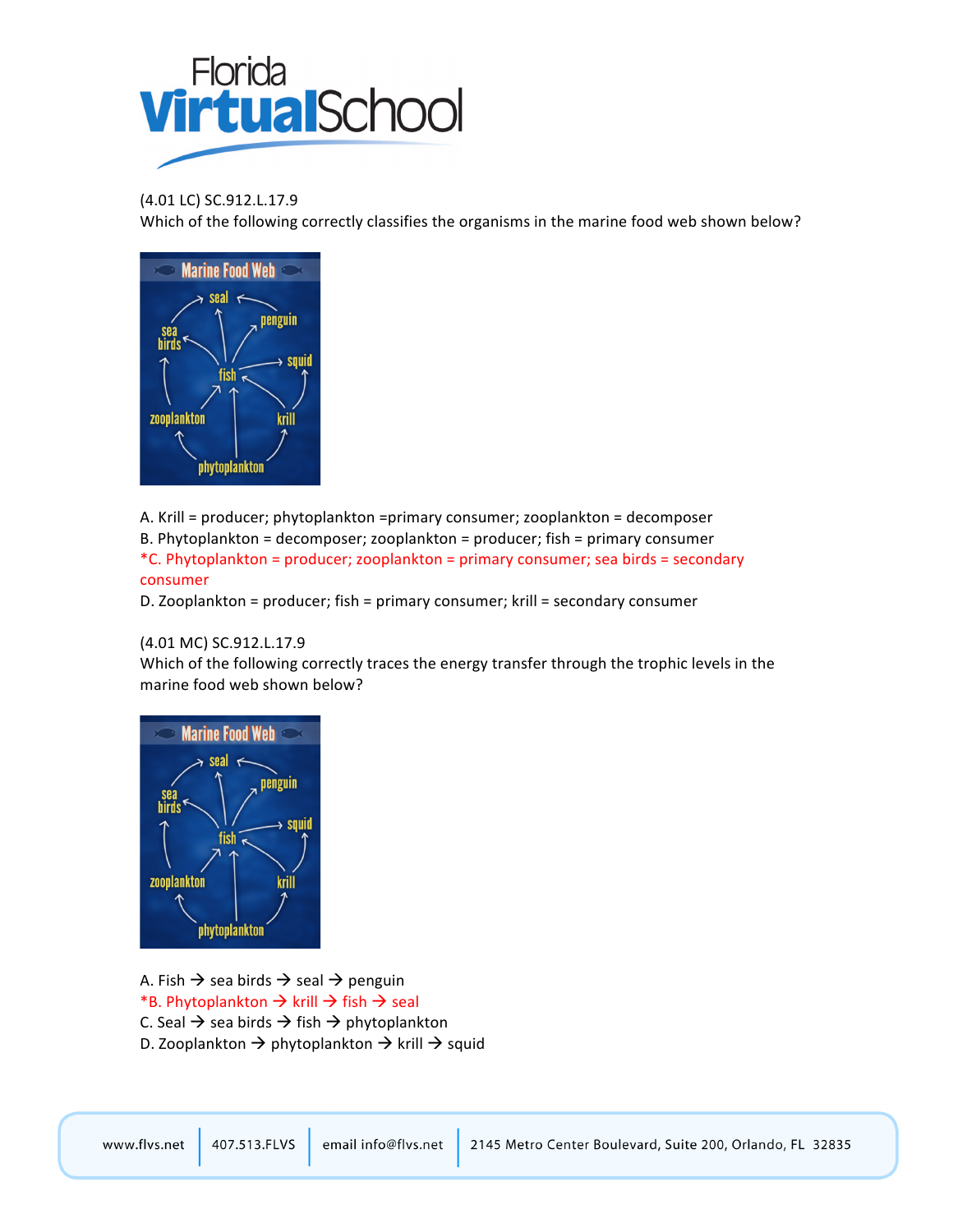

(4.01 MC) SC.912.L.17.9

Which of the following describes how the amount of energy changes as it flows from one trophic level to the next in the marine food web shown below?



A. Energy increases as it is transferred from penguins to seals, since seals are more massive than penguins.

B. Energy decreases as it is transferred from zooplankton to fish, since zooplankton are producers and fish are consumers.

C. When krill consume phytoplankton, about 90 percent of the phytoplankton's energy is transferred to the krill.

\*D. When sea birds consume fish, about 10 percent of the fish's energy is transferred to the sea birds.

#### (4.01 MC) SC.912.L.17.5

Many insects, such as mosquitoes and dragonflies, spend their juvenile stage as aquatic larvae before becoming winged and airborne adults. Most years, these insects are extremely abundant in the Arctic tundra in summer. What might account for this?

A. Adult insects spend the long Arctic winter laying thousands of eggs under the ice of frozen ponds.

B. Many insects migrate long distances to take advantage of good breeding areas in the tundra. \*C. Pools of water which make good breeding areas are plentiful in summer as the permafrost melts.

D. Summer rains in the Arctic tundra replenish breeding ponds that dried up during the winter.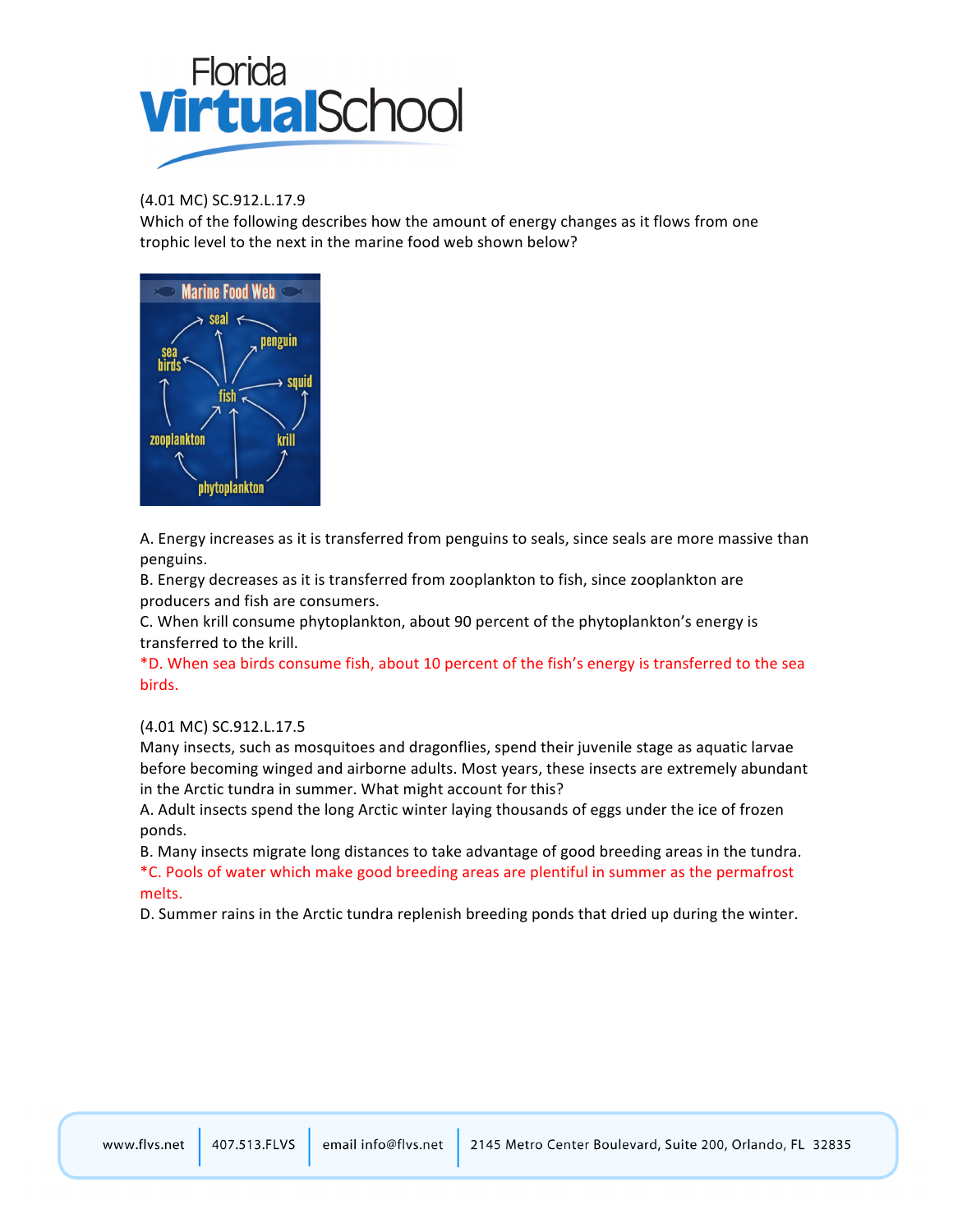# **Florida VirtualSchod**

# (4.01 MC) SC.912.L.17.5

Many insects, such as mosquitoes and dragonflies, spend their juvenile stage as aquatic larvae before becoming winged and airborne adults. Most years, the populations of these insects in the tropical rainforest remain fairly constant throughout the year. What might account for this?

A. Abundant predators keep the insect population sizes from fluctuating.

B. Dense shade keeps the insects from dying out during the dry season.

C. Insects reproduce very rapidly when the weather is warm and humid.

\*D. Warm standing water is available all year in which the insects can live.

#### (4.01 HC) SC.912.L.17.5

Rainbow trout need at least 6.0 mg/L of dissolved oxygen to survive. Biologists are trying to reestablish rainbow trout in a mountain stream but the stream only has 5.5 mg/L of dissolved oxygen. Which of the following would be the most useful to encourage the development of the rainbow trout population?

A. Create more bends in the stream to allow the water to slow down.

B. Cut down trees along the stream to allow more sunlight to warm the water.

C. Pull out aquatic plants growing in the stream to allow oxygen to accumulate.

\*D. Remove dams along the stream to allow the water to flow faster.

#### (4.03 MC) SC.912.L.17.5

Which of the following describes how an abiotic factor can impact the population dynamics in an ecosystem?

A. A parasite that invades a host can reproduce and cause a decline in the host species population.

B. Organisms that compete for the same resources will keep each other from overpopulating. C. Predators will prevent herbivores from depleting the plants and other resources in an ecosystem.

\*D. Seasonal variations in temperature can cause some of the individuals in a population to die.

# (4.03 HC) SC.912.L.17.5

If a snake species were introduced to an ecosystem where it had no natural predators, what long-term effect do you predict the snakes would have on the population dynamics of the ecosystem?

A. They would breed with native snake species, resulting in an increase in biodiversity in the ecosystem.

\*B. They would compete with native snake species for resources, causing a decline in native snake populations and possibly extinction.

C. They would form mutualistic relationships with native snakes, since they would occupy the same niche in the ecosystem.

D. They would serve as a food source for predators of native snakes, causing an increase in native snake populations.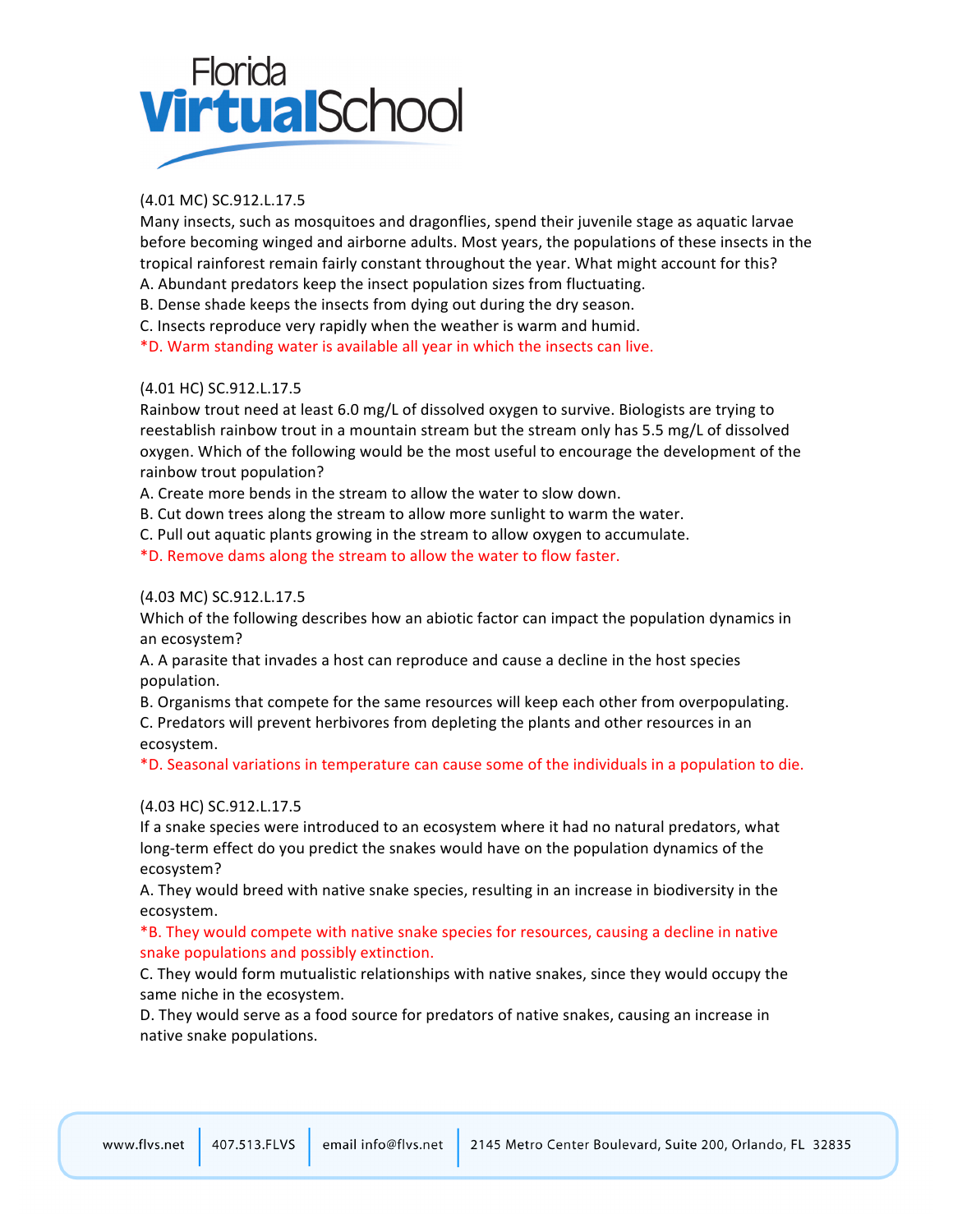

### (4.04 MC) SC.912.L.17.20

Human expansion often has a negative impact on the environment. However, these effects can be minimized to achieve sustainability. Which of the following best describes an action that will help meet this goal?

A. Allowing new construction only in areas that are not near fresh water supplies

B. Fining companies that use nonrenewable resources to operate

\*C.!Monitoring!environmental!systems!to!learn!how!human!activities!affect!them

D. Growing large quantities of the same crop in a given field each year

#### (4.04 MC) SC.912.L.17.20

The choices that humans make every day affect the environment. Sometimes, our lifestyles can harm the environment rather than protect it. Which of the following would be most helpful in protecting the environment and achieving sustainability?

A. Buying paper products made from harvested trees

B. Buying fewer mass produced products

C. Using natural gas as a fuel source instead of petroleum

\*D.!Using!solar!power!to!generate!electricity

#### (4.04 HC) SC.912.L.17.20

The activities that take place to meet human needs can often be harmful to ecosystems. By developing sustainable practices, however, we can help protect our environment. Which of the following changes would be most helpful in reaching sustainability?

A. Building more water treatment facilities

\*B. Planting trees to replace those that are cut down by logging

C. Tilling soil to improve soil fertility and increase crop production

D. Using natural gas for fuel instead of burning petroleum

#### (5.01 MC) SC.912.L.15.1

How is the scientific theory of evolution supported by the comparison of the skulls and skeletons of modern humans and extinct hominids?

A. By making the hip, spine, and skull comparisons, the age of different hominid specimens can be determined.

B. Comparison of skull and skeletons provides evidence that humans and different hominid species interacted.

#### \*C. Similarity in skull shapes, hands, and hips between extinct hominids and humans supports a common ancestry.

D. Skull and skeleton comparisons can explain why hominids were inferior and became extinct while humans evolved.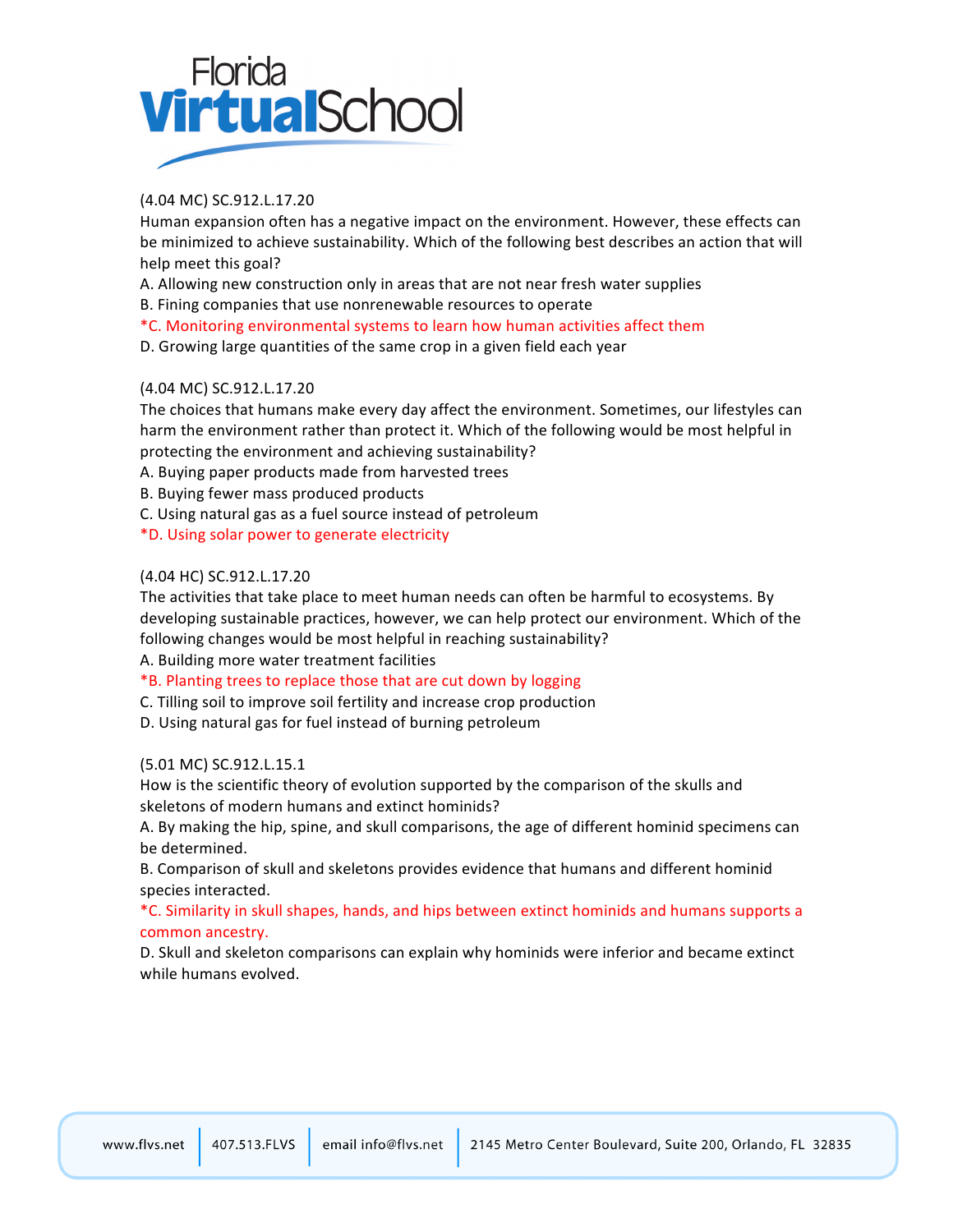

#### (5.01 MC) SC.912.L.15.1



Based on the illustration above, what do the similarities between human and chimpanzee hands and feet suggest about the two different organisms?

A. Chimpanzees and humans both have hands and feet adapted for walking upright, showing they have identical DNA.

B. Chimpanzees and humans both have similar hands for grasping, proving they make and use complex tools.

\*C. Humans and chimpanzees both developed five digits on their hands and feet, suggesting they have a common ancestor.

D. Humans and chimpanzees both have thumbs, proving they eat similar foods like meat, nuts, and vegetation.

#### (5.01 MC) SC.912.L.15.1

Paleontologists have compared modern human skeletons to fossils of hominids called Australopithecines from two to five million years ago, before the appearance of modern humans. They found that although Australopithecines were similar to chimpanzees, certain features like the shape of their hips and spine supported upright walking, similar to the modern human skeletal structure. Which of the following best describes why the discoveries of the Australopithecine fossils are important for understanding modern human evolution?

\*A. They are evidence of transitional species that show how modern humans evolved from apelike ancestors.

B. They are important for understanding how modern human pelvic bones are necessary for upright walking.

C. They provide evidence that modern humans and chimpanzees are not related by a common ancestor.

D. They show that modern humans had to compete with other upright bipedal hominids for food and resources.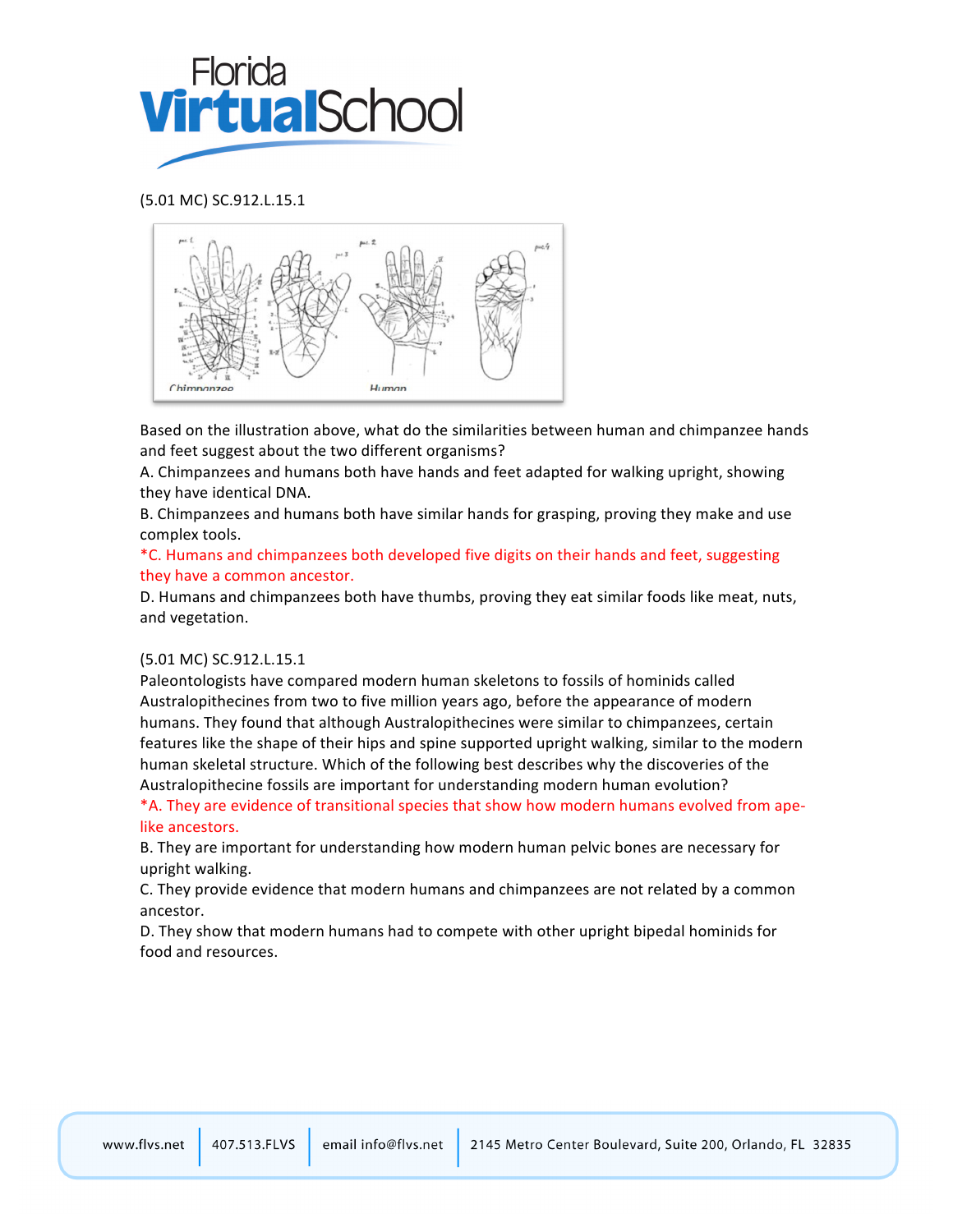

#### (5.01 HC) SC.912.L.15.1

The following table compares a human protein with the protein of other organisms. Each numbered column is a different amino acid position in the protein. If an organism's amino acid is the same as the human molecule, then a dash (-) is shown. Otherwise, an abbreviation for the organism's amino acid at that location is given. Based on the information in the table, what conclusion can be made about the relationship of humans to the other organisms?

|           |      |                          |   | 3          | 4                        | 5                        | 6                        |      | 8 | 9                        | 10                       | 11 | 12                                                                                              | 13                       | 14                       | 15  |                          | 16 17 18                 |                          |   | 19 20 21 22              |         |
|-----------|------|--------------------------|---|------------|--------------------------|--------------------------|--------------------------|------|---|--------------------------|--------------------------|----|-------------------------------------------------------------------------------------------------|--------------------------|--------------------------|-----|--------------------------|--------------------------|--------------------------|---|--------------------------|---------|
| Human     |      |                          |   |            |                          |                          |                          |      |   |                          |                          |    | Gly Asp Val Glu Lys Gly Lys Lys   Ile   Phe   Ile   Met Lys Cys Ser Gln Cys His Thr Val Glu Lys |                          |                          |     |                          |                          |                          |   |                          |         |
| Chicken   |      | $\overline{\phantom{0}}$ | ۰ | <b>Ile</b> | $\overline{\phantom{0}}$ |                          |                          |      |   | $\overline{\phantom{0}}$ | $\overline{\phantom{a}}$ |    | ValGIn                                                                                          | $\overline{\phantom{0}}$ |                          |     |                          |                          |                          |   |                          |         |
| Dogfish   |      | -                        |   |            |                          |                          |                          | ۰    |   | Val                      | $\overline{\phantom{a}}$ |    | ValGIn                                                                                          | $\overline{\phantom{0}}$ | $\overline{\phantom{0}}$ | Ala | $\overline{\phantom{0}}$ |                          | $\overline{\phantom{0}}$ |   | $\overline{\phantom{a}}$ | Asn     |
| Fruit Fly | ∣<<< |                          |   |            | $\overline{\phantom{a}}$ |                          |                          | ۰    | ٠ | lLeul                    |                          |    | Val Gln Arg                                                                                     |                          |                          | Ala | $\overline{\phantom{0}}$ |                          |                          |   | $\overline{\phantom{a}}$ | A a     |
| Pig       |      | $\overline{\phantom{0}}$ |   |            | $\overline{\phantom{0}}$ | ۰                        |                          |      |   | $\overline{\phantom{a}}$ | $\overline{\phantom{0}}$ |    | Val Gln                                                                                         | $\overline{\phantom{a}}$ |                          | Ala | $\equiv$                 | $\sim$                   | $\overline{\phantom{0}}$ |   |                          |         |
| Wheat     | <<<  | $\overline{\phantom{a}}$ |   |            | Asn Pro Asp Ala          |                          |                          | Alal |   | $\overline{\phantom{a}}$ | $\overline{\phantom{a}}$ |    | $ Lys $ Thr                                                                                     | $\overline{\phantom{0}}$ | $\overline{\phantom{a}}$ | Ala | $\blacksquare$           |                          |                          | ۰ |                          | Asp A a |
| Yeast     | ∣<<< | $\overline{\phantom{a}}$ |   |            | Ser Ala Lys              | $\overline{\phantom{a}}$ | $\overline{\phantom{a}}$ |      |   | Ala Thr Leu              | $\overline{\phantom{a}}$ |    | $\vert Lys \vert$ Thr $\vert Arg \vert$                                                         |                          | $\overline{\phantom{0}}$ |     | $ G $ u $ L$ eu $ $      | $\overline{\phantom{a}}$ | $\overline{\phantom{a}}$ |   | -                        |         |

Note: <<< Indicates a sequence of amino acids preceding the sequence shown here.

A. Humans and chickens cannot be traced to a common ancestor.

B. Humans and dogfish are the most closely related organisms.

\*C.!Humans!and!pigs!are!related!to!a!common!ancestor.

D. Humans are not related to any of the other organisms.

#### (5.01 MC) SC.912.L.15.13

A group of well-separated islands in the Pacific Ocean has a population of hibiscus plants that produce either orange or white flowers. On one of the islands, most of the hibiscus plants were killed a few years ago by a volcanic lava flow. Why is there a greater percentage of orange hibiscus plants on this island than on the other islands?

A. Cross pollination across the islands without the lava flow caused the percentage of orange flowers to dramatically change on these islands over time.

B. The hibiscus plants on the island that had the lava flow suffered from a higher mutation rate than plants on other islands, causing a difference in the populations.

\*C. The limited population size after the lava flow resulted in a limited gene pool, causing genetic drift in future generations of hibiscus plants on this island.

D. Orange flowering hibiscus plants were better adapted to survive lava flows, so white hibiscus were naturally selected out of the population on the island.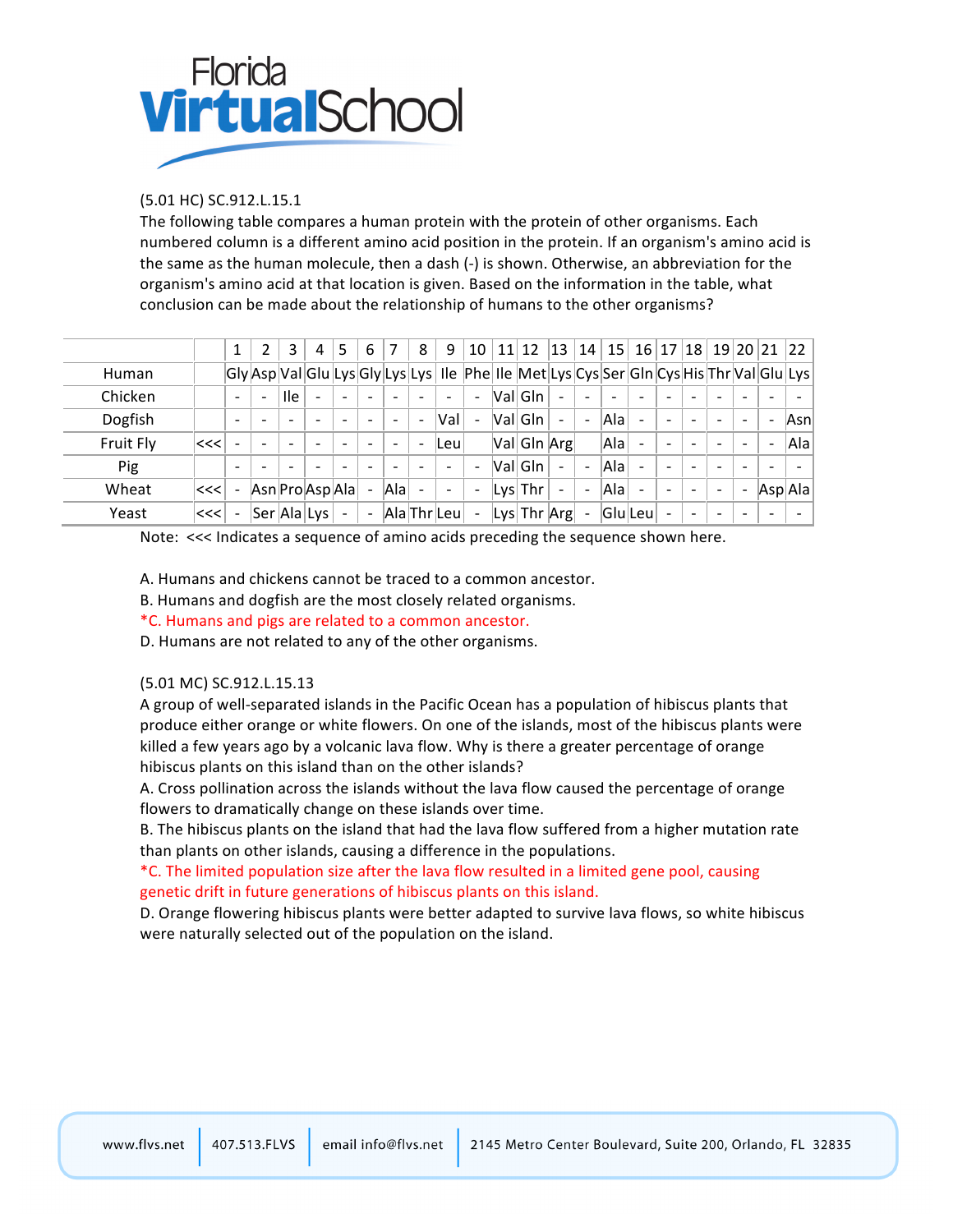# Florida VirtualSchoc

# (5.01 MC) SC.912.L.15.13

Water frogs that live on Greek islands in the Mediterranean were separated from mainland water frogs when salt-water levels rose to form the islands, allowing differences in the isolated populations to develop. Suppose one large group of frogs on the mainland uses a low-pitched call to attract mates while otherwise identical frogs on a nearby island use a high-pitched call. A boat carries a few high-pitched frogs in its cargo to the mainland. Which of the following answer choices best predicts the outcome of this event?

A. The frogs from the islands are quickly eliminated by natural selection because they sound different than the mainland frogs.

\*B. The frogs from the islands introduce new genes to the mainland gene pool, causing a change of pitch in the mainland frog population.

C. The mainland frogs learn to make high-pitched calls and pass on this adaptation in their genes to future generations.

D. The mainland frogs respond to competition with the new frogs by genetically mutating their offspring to produce high-pitched calls.

#### (5.01 MC) SC.912.L.15.13

Suppose a family of black wolves migrates across a land bridge to a region supporting a large population of gray wolves. A few generations later, the population consists entirely of wolves with black and gray markings. Which of the following best describes the mechanism that caused this change in the population of the wolves in the region?

A. Genetic mutations naturally occurred in the black and gray wolf populations, resulting in both groups simultaneously developing black and gray coat markings.

\*B. The flow of black wolf genes across the land bridge added to the gray wolf population's gene pool, increasing the frequency of the genes for black fur in the population.

C. The gray wolves selected other gray wolves over black wolves as mates, causing a limit to the gray wolf gene pool that resulted in genetic drift.

D. The wolves with gray coats had to compete for resources with the successful black wolves, so they adapted their coats to mimic the black wolves.

#### (5.02 HC) SC.912.L.15.13

Due to human encroachment, the range of the Florida panther has been reduced to a very small area in South Florida. Predict the long-term effect of this isolation on the conditions required for natural selection.

A. It would boost the panthers' population by limiting their reproductive territory and would eventually decrease the populations of their prey animals.

B. It would increase the panthers' ability to hunt successfully and would eventually lead to an increase in their numbers.

C. It would limit the panthers' variety of food sources and they would all eventually become extinct due to starvation.

\*D. It would reduce the panthers' capacity for inherited variation and would leave them vulnerable to disease and genetic abnormalities.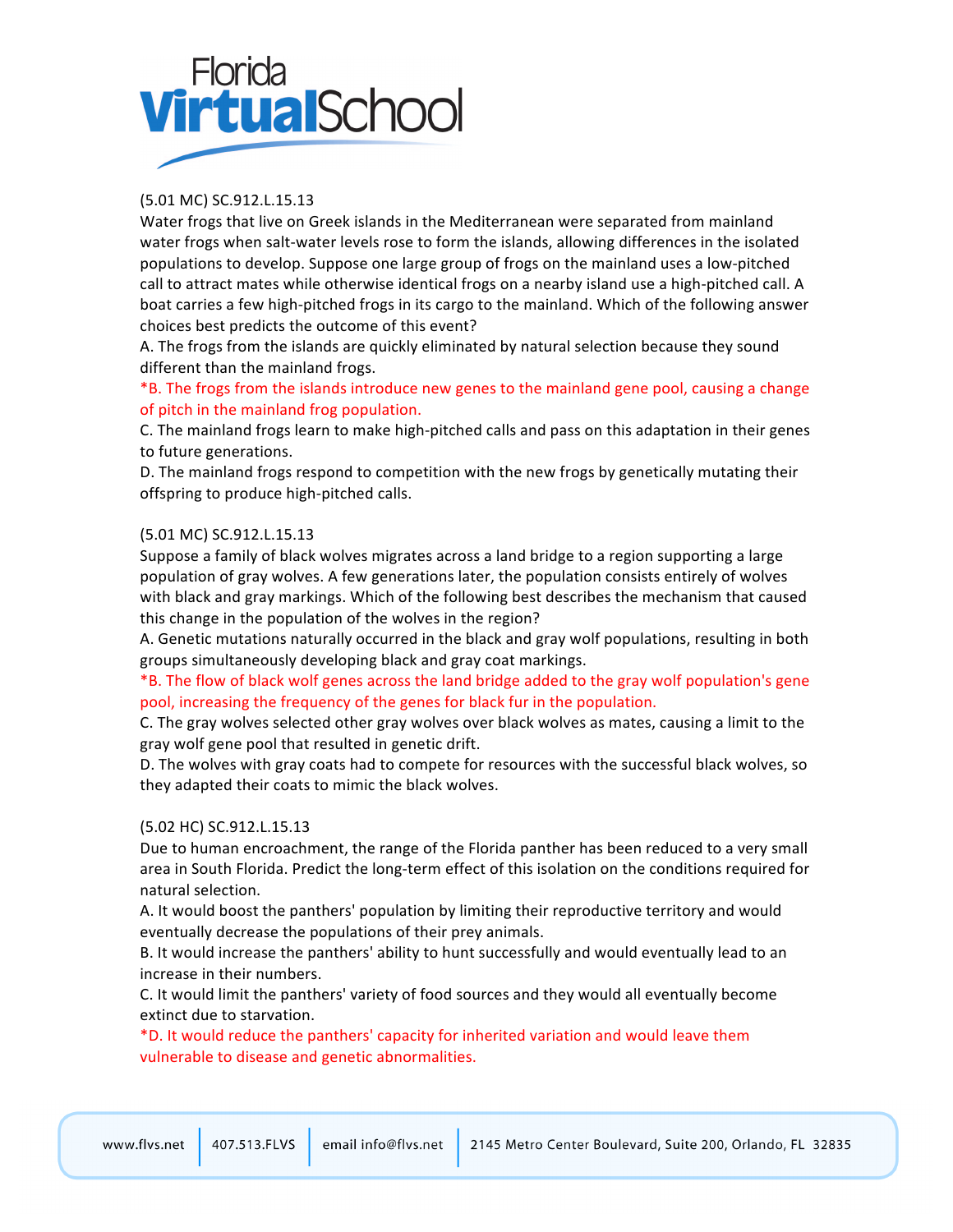

(6.01 MC) SC.912.L.15.6

In which of the domains would it be easiest to determine the phylogenetic relationships among organisms?

A. The Animalia are easiest because they are large enough that their morphological characteristics are clearly visible.

B. The Archaea are easiest because they are the most ancient and have the greatest amount of genetic variation among them.

C. The Bacteria are easiest because they have the smallest amounts of DNA which can be sequenced quickly.

\*D. The Eukaryotes are easiest because they tend not to share genetic material with each other except when they are reproducing sexually.

#### (6.01 MC) SC.912.L.15.6

Which of the following provides the best argument for separating Archaea and Bacteria into their own domains instead of leaving them together in the single kingdom, Monera?

A. Genetic analyses showed that Archaea are much more ancient than Bacteria.

\*B. It was discovered that they make their membranes differently and copy their DNA differently.

C. Phylogenetic studies showed they have evolved different ways of storing their DNA in their nuclei.

D. The kingdom was getting much too large as new species were discovered.

#### (6.02 MC) SC.912.L.15.6

What similarities are there between the ways Archaea and Bacteria react to difficult environmental conditions?

A. They both create a capsule around the cell or add cellulose to their cell walls for protection.

B. They both develop flagella to swim away or change their cell membranes for protection.

\*C. They both form endospores for protection or develop cilia or flagella to swim away.

D. They both make their own toxins or switch to photosynthesis as alternate sources of food.

(6.03 MC) SC.912.L.15.6

In which of the following ways are the fungus-like protists similar to the heterotrophic protists?

A. They both are commonly found living in dry environments.

B. They both can use photosynthesis if adequate sunlight is available.

C. They both have the ability to move around using flagella or cilia as adults.

\*D.!They!both!need!to!gather!food!from!their!environment.

email info@flvs.net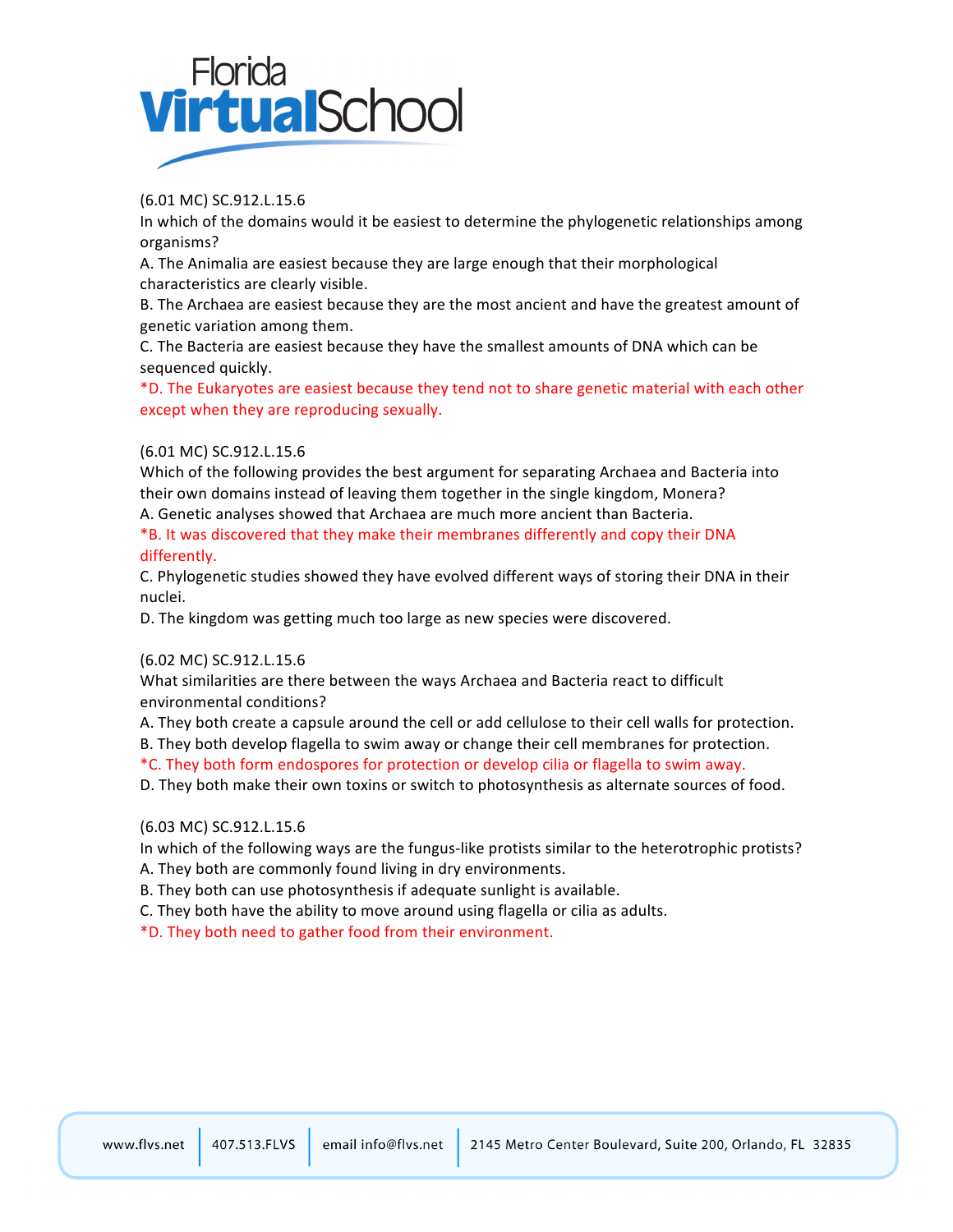

(6.04 MC) SC.912.L.15.6

Which of the following best describes a characteristic that distinguishes Fungi from other kingdoms?

A. Fungi are able to reproduce both sexually and asexually.

B. Fungi are eukaryotes with complex organ systems.

\*C.!Fungi!are!multicellular!and!break!down!dead!plant!and!animal!matter.

D. Fungi have cell walls and specialized tissues.

#### (6.05 MC) SC.912.L.15.6

Which of the following correctly compares two of the divisions of the plant kingdom? A. Gymnosperms and angiosperms both reproduce sexually, but gymnosperms produce flowers or fruit, and angiosperms produce pollen cones and seed cones.

\*B. Nonvascular plants lack xylem and phloem and reproduce asexually, while angiosperms have xylem and phloem and reproduce sexually.

C. Seedless vascular plants and gymnosperms both reproduce asexually, but seedless vascular plants contain xylem, and gymnosperms contain xylem and phloem.

D. Seedless vascular plants and nonvascular plants both contain xylem and phloem, but seedless vascular plants reproduce asexually, and nonvascular plants reproduce sexually.

#### (6.05 HC) SC.912.L.15.6

An unknown plant species has stomata, xylem, and phloem. It reproduces sexually and has male pollen cones and female seed cones. Which of the following is the most logical conclusion about the classification of this plant?

#### \*A. It is a gymnosperm, and belongs to the division Coniferophyta.

B. It is a nonvascular plant, and belongs to the division Bryophyta.

C. It is a seedless vascular plant, and belongs to the division Psilophyta.

D. It is an angiosperm, and belongs to the division Anthophyta.

#### (6.06 MC) SC.912.L.14.7

If a plant's leaves developed so that its vascular tissue only contained xylem, how would this affect the rest of the plant's physiological processes?

A. Since most parts of the plant contain chloroplasts, the plant's cells would function as usual without a need for glucose from the leaves.

B. The carbon dioxide required for photosynthesis would not be absorbed and transported to the leaf cells, and photosynthesis would stop.

\*C. The glucose produced during photosynthesis in the leaf cells would not be able to reach the rest of the plant, and the cellular respiration in the plant's other cells would not function.

D. The plant's ground tissues would still be able to transport the water and nutrients from the roots to the rest of the plant, and so other processes like photosynthesis would continue as usual.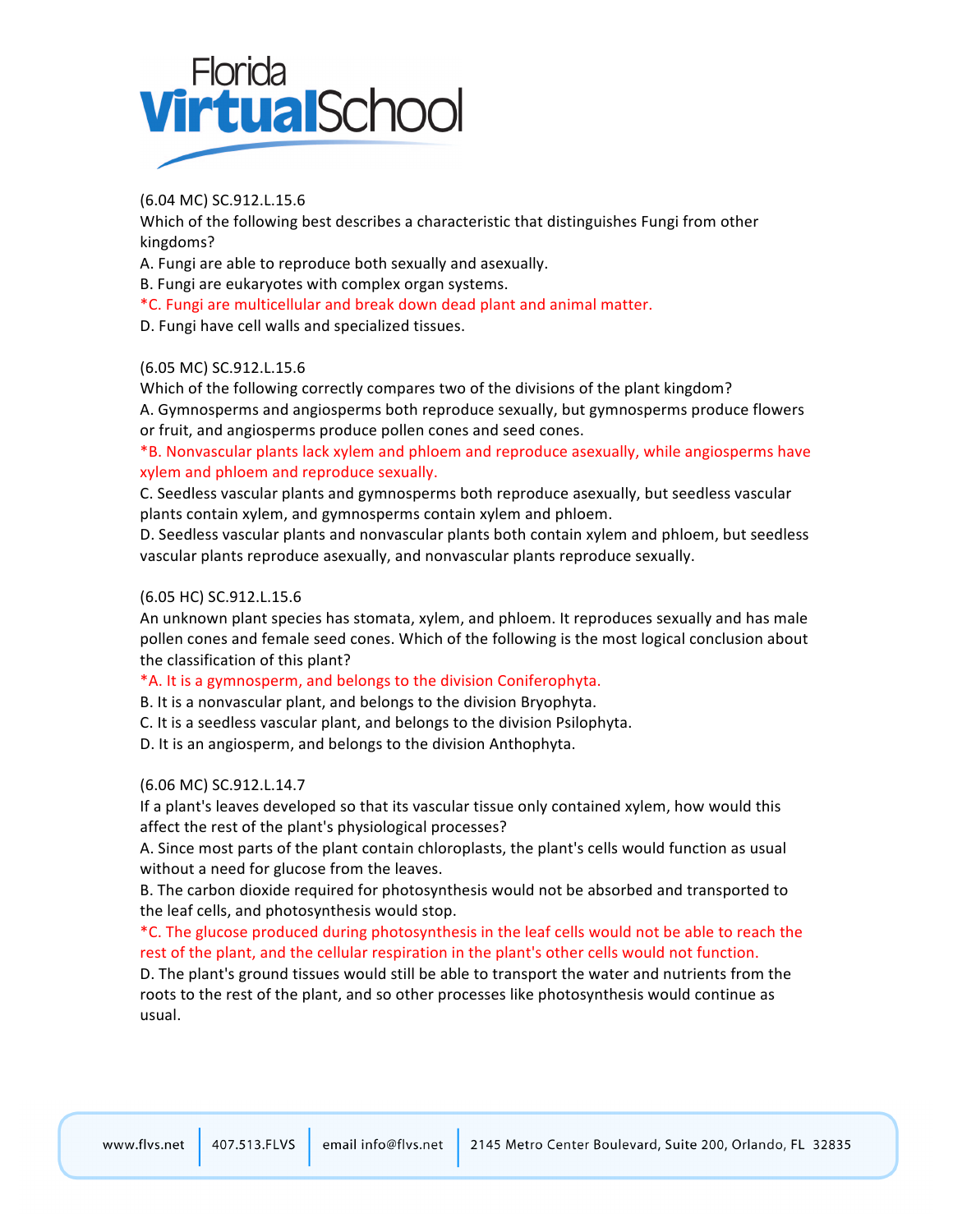

#### (6.06 MC) SC.912.L.14.7

Terrestrial plants have a waxy covering produced by the dermal tissues called the cuticle. If this waxy covering was overproduced so that the stomata became clogged, what would happen to the plant?

A. Glucose produced during photosynthesis would be prevented from reaching the rest of the plant, and energy production by cellular respiration would stop.

B. Sunlight would not be able to reach the plant's ground tissue cells through the thick dermal tissue, and the plant's ability to perform photosynthesis would be damaged.

C. The plant would not be able to absorb water and oxygen from the air, and the plant would dry out, limiting most cell functions.

\*D. The plant would not be able to exchange oxygen for carbon dioxide, and the plant's ability to perform photosynthesis would be limited.

#### (6.07 HC) SC.912.L.14.7

An unknown plant species has gametophytes that grow within the sporophyte, and the male and female gametophytes grow on the same plant, within the same flower. Which of the following is the most logical conclusion about the life cycle of this plant?

A. The plant is a fern, and the gametophyte is its dominant phase.

B. The plant is a gymnosperm, and the sporophyte is its dominant phase.

C. The plant is a moss, and the gametophyte is its dominant phase.

\*D. The plant is an angiosperm, and the sporophyte is its dominant phase.

#### (6.08 MC) SC.912.L.15.6

Which of the following best describes the characteristics that differentiate animals from the organisms of other kingdoms?

\*A. Animals have complex organ systems and reproduce sexually.

B. Animals have eukaryotic cells and are multicellular.

C. Animals have external digestion and are vertebrates.

D. Animals have rigid cell walls and specialized tissues.

#### (7.01 LC) SC.912.L.14.26

Which of the brain's regions is the last to develop?

A. The corpus callosum of the cerebrum

#### \*B.!The!frontal!lobe!of!the!cerebrum

C. The medulla oblongata of the cerebellum

D. The temporal lobe of the cerebellum

email info@flvs.net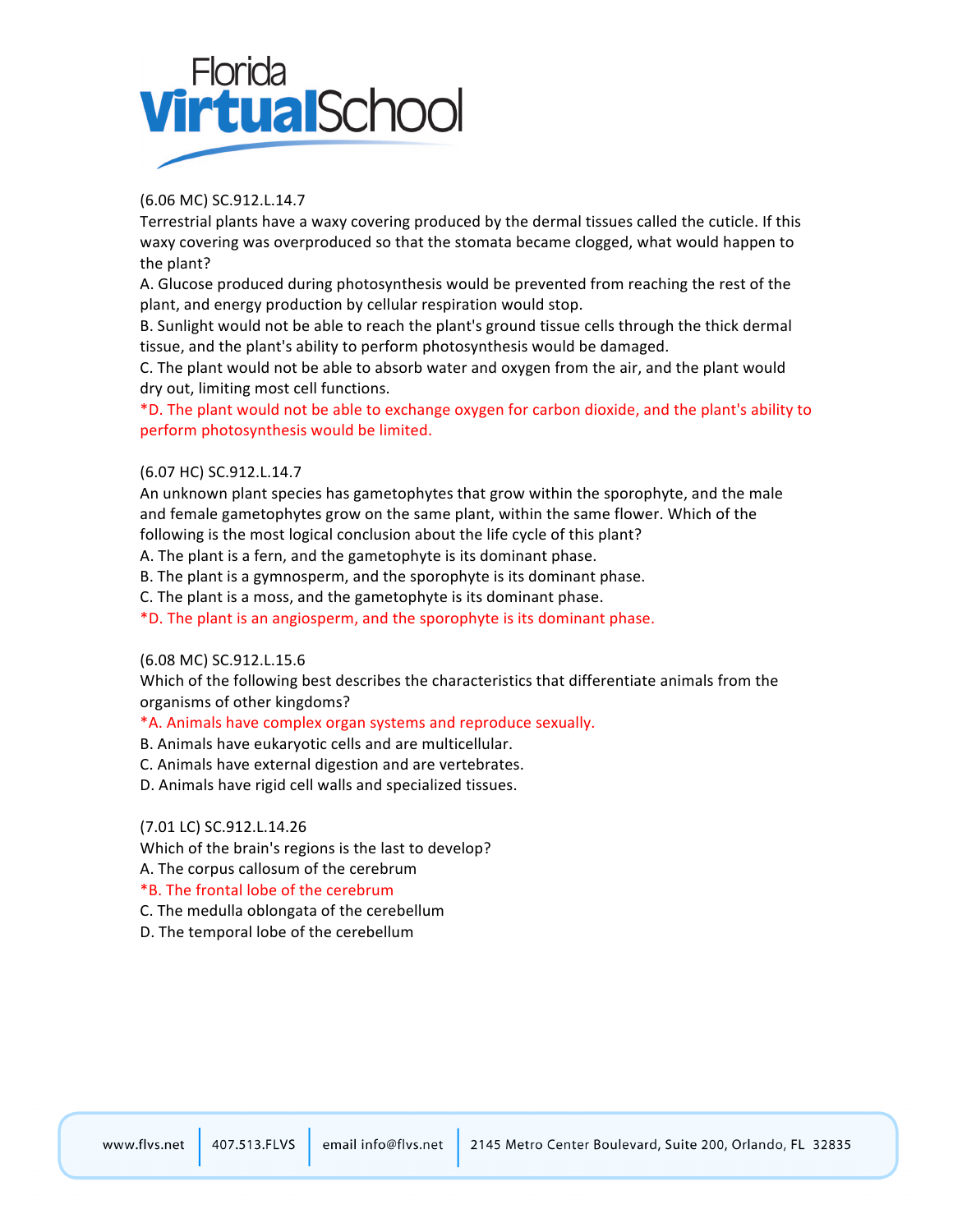# Florida<br>**Virtual**Schoc

# (7.02 MC) SC.912.L.14.36

A large piece of plaque breaks away from the inner wall of the carotid artery in an otherwise healthy person. Which part of the body would this dislodged plaque most likely affect and how? A. A narrow region of the superior vena cava could become blocked, restricting blood flow to the heart.

\*B. A narrow vein in the brain could become blocked, restricting blood flow to capillaries in the brain.

C. A smaller artery in a leg could become blocked, restricting blood flow to capillaries in the leg. D. The right pulmonary artery could become blocked, restricting blood flow to the right lung.

#### (7.02 HC) SC.912.L.14.36

A doctor examines a patient who has high blood pressure and atherosclerosis in the coronary artery. What medical condition connected to blood flow is most likely to affect this patient in the future?

A. The patient may develop headaches and confusion due to cancer in the brain caused by years of low levels of oxygen supplied to the brain.

B. The patient may develop stiff joints and chest pains from the high blood pressure applied to the muscle and joint tissues of the body.

C. The patient may show signs of confusion, weakness, and partial paralysis due to high blood pressure when the plaque dislodges and blocks blood flow to the brain.

\*D. The patient may suffer a heart attack because of the reduction in blood flow to the heart muscles due to severe plaque build-up in the coronary artery.

(7.05 MC) SC.912.L.16.13

Which event happens earliest during pregnancy?

A. The embryo's organs begin to function on their own

B. The embryo stores nutrients and minerals

\*C. The embryo's cartilage begins to become bone.

D. The embryo reaches approximately fifteen inches in length.

#### (7.05 MC) SC.912.L.16.13

Which of the following correctly compares the functions of the vas deferens and the fallopian tubes?

A. Sperm leaves the body through the vas deferens, and eggs leave the body through the fallopian tubes.

#### \*B. Sperm travels through the vas deferens, and eggs travel through the fallopian tubes.

C. The vas deferens produces sperm, and the fallopian tubes produce eggs.

D. The vas deferens stores sperm, and the fallopian tubes store eggs.

email info@flvs.net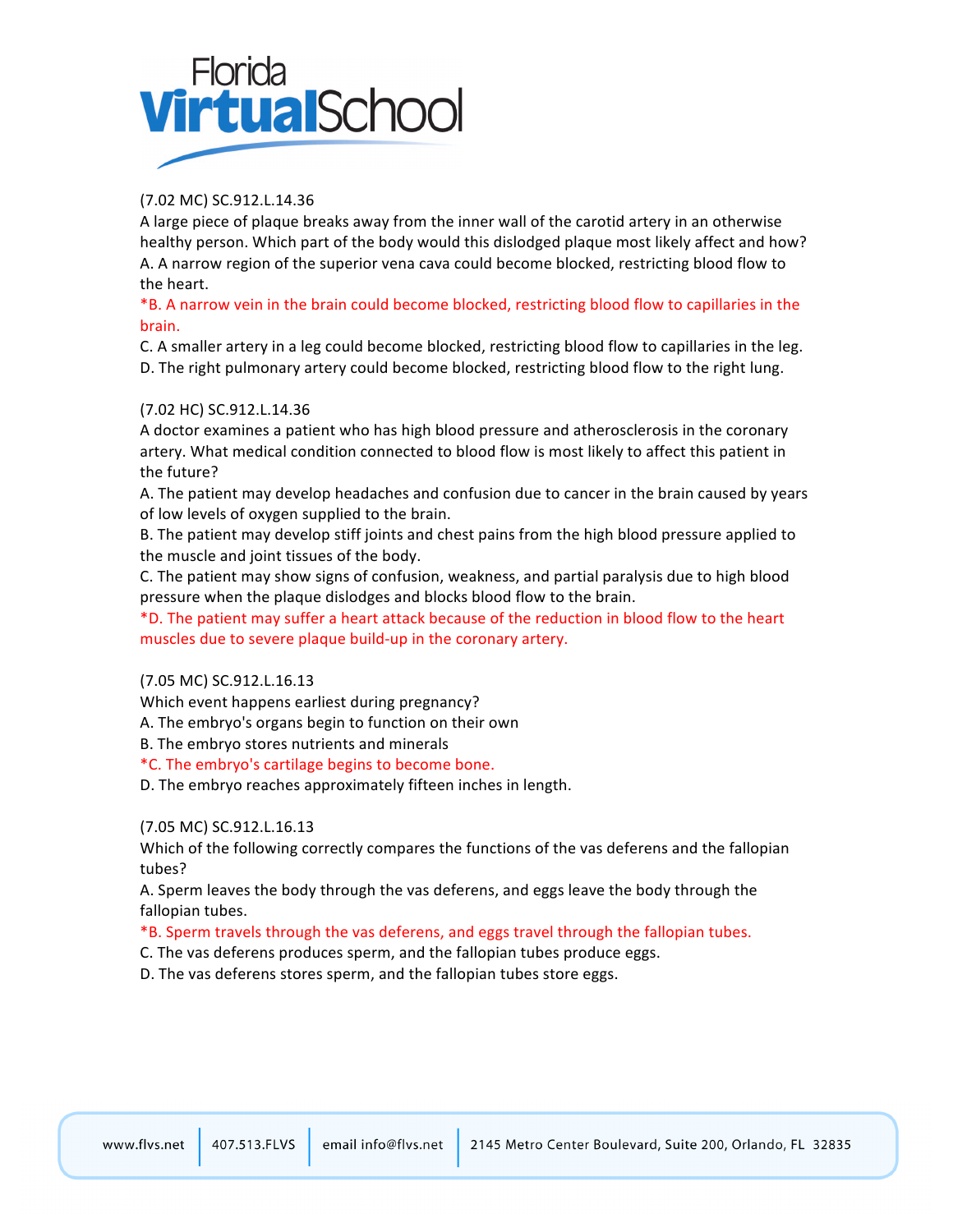

#### (7.05 HC) SC.912.L.16.13

Normally, the temperature inside the scrotum is slightly lower than normal body temperature. What do you predict would happen if the temperature inside the scrotum were a few degrees higher than normal body temperature instead?

A. Sperm would not be able to travel through the vas deferens.

B. Sperm would be stored in the epididymis rather than in the testes.

\*C.!Sperm!would!not!be!able!to!develop!properly.

D. The rate of sperm production would increase.

#### (7.05 MC) SC.912.L.16.17

Which of the following correctly explains how crossing over benefits organisms that reproduce sexually?

A. It allows for fewer mutations in offspring.

B. It allows for adjustments in a population's sex ratio.

\*C. It increases genetic variation in offspring.

D. It increases the number of chromosomes in offspring.

#### (7.06 MC) SC.912.L.14.52

Which of the following would be the best way to detect whether someone was infected with a virus, like HIV?

A. Check for an inflammatory response in the body.

\*B. Check for the presence of antibodies in the blood.

C. Check for the presence of histamines in the body.

D. Check for the presence of white blood cells in the blood.

(7.06 MC) SC.912.L.14.52

Which of the following explains why people need to get a flu shot each year?

A. Antibodies for the flu virus only last for one year.

B. The flu virus eventually breaks down the vaccine.

\*C. The flu virus is constantly mutating and changing.

D. There are not enough antibodies in the vaccine to kill the entire virus.